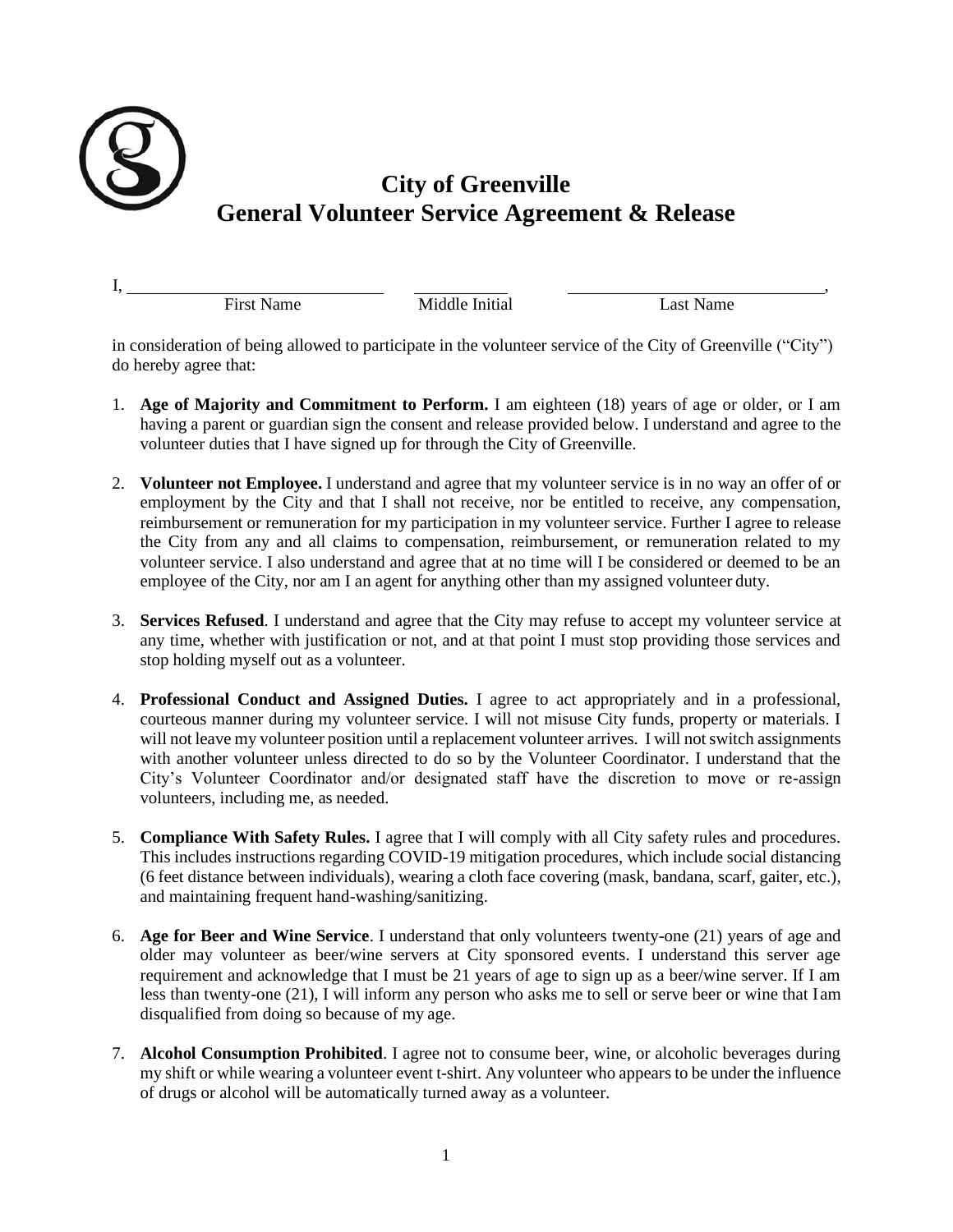- 8. **Confidential Information**. I understand that during my volunteer service, I may have access to, or may observe, certain information that is proprietary to the City and I hereby agree not to disclose, discuss, or reveal any such information to parties outside of the City and to keep any City records or files, confidential. I also agree to keep any information about persons or businesses that I may observe confidential and not to disclose, discuss, or reveal any such information to anyone other than those involved in my volunteer service with me.
- 9. **Health Certification**. I certify that I am and in the case of parents or guardians of minor children, my child is - in good health, has had no recent known or suspected exposure to a contagious disease, and has had no recent operation or serious illness that would interfere with his/her/my responsibilities as a City Volunteer.
- 10. **Insurance Not Provided by City**. I understand that as a City volunteer, I do not receive from the City of Greenville any medical or workers' compensation insurance which automatically covers me for injuries or death sustained while performing volunteer services. If I believe I need, or my child needs, such insurance, then I am solely responsible for maintaining such insurance on my own.
- 11. **Acknowledgement and Assumption of Risk**. I understand that volunteer service by nature is not without risk. The same elements that contribute to the unique character of volunteer service, such as exposing oneself to the natural elements, involve risks of accidental injury to volunteers, illness, or in extreme cases, permanent trauma or death. I herein acknowledge that I have read the statement on risks involved in this activity and knowingly and freely assume all such risks on behalf of myself or my child, both known and unknown, even if arising out of the negligence of the persons released from liability below. I assume full responsibility for my, or my child's, participation in volunteer service, and I willingly assume full responsibility for myself, or my child, for expenses, loss of personal property, bodily injury, and/or death arising out of, or in any way connected with, volunteer service.
- 12. **Acknowledgement and Assumption of Risk Relating to COVID-19.** Despite the COVID-19 mitigation efforts enacted, the City of Greenville cannot prevent volunteers from becoming exposed to or contracting the COVID-19 virus. It is not possible to prevent against the presence of the disease. Therefore, if you choose to volunteer you may be exposing yourself to and/or increasing your risk of contracting or spreading COVID-19.

ASSUMPTION OF RISK: I have read and understood the above warning concerning COVID-19. By volunteering at this event, I hereby choose to accept the risk of contracting or being exposed to COVID-19. Further, I acknowledge that I will not attend this event if I have knowingly been exposed to and/or are showing symptoms of COVID-19. 

13. **Release from Liability.** IN CONSIDERATION OF BEING ALLOWED TO PARTICIPATE AS A VOLUNTEER, I AGREE TO RELEASE, AND HOLD HARMLESS THE CITY OF GREENVILLE, INCLUDING ITS OFFICIALS, EMPLOYEES AND AGENTS ("RELEASEES") FROM AND AGAINST ANY AND ALL LOSSES, EXPENSES, CLAIMS, ACTIONS, LIABILITIES AND JUDGMENTS (INCLUDING ATTORNEY FEES THROUGH THE APPELLATE LEVELS), WHICH I OR MY CHILD MAY SUSTAIN OR SUFFER AS A RESULT OF OR ARISING OUT OF MY OR MY CHILD'S PARTICIPATION IN THE VOLUNTEER SERVICE, WHETHER CAUSED BY THE NEGLIGENCE, ACTION, OR INACTION OF THE CITY OF GREENVILLE OR PERSONS ACTING ON ITS BEHALF OR OTHERWISE EXCEPT TO THE EXTENT THAT SUCH DAMAGE OR INJURY IS CAUSED BY THE GROSS NEGLIGENCE OR WILLFUL MISCONDUCT OF THE RELEASEES, AND COVENANT NOT TO SUE OR TAKE ACTION AGAINST THE RELEASEES EXCEPT AS SET OUT HEREIN. I also agree that I shall be fully and solely responsible for any and all loss or damage that I or my child inflict upon any person or upon the City's and/or rented facilities during my participation in the volunteer service, and I will indemnify the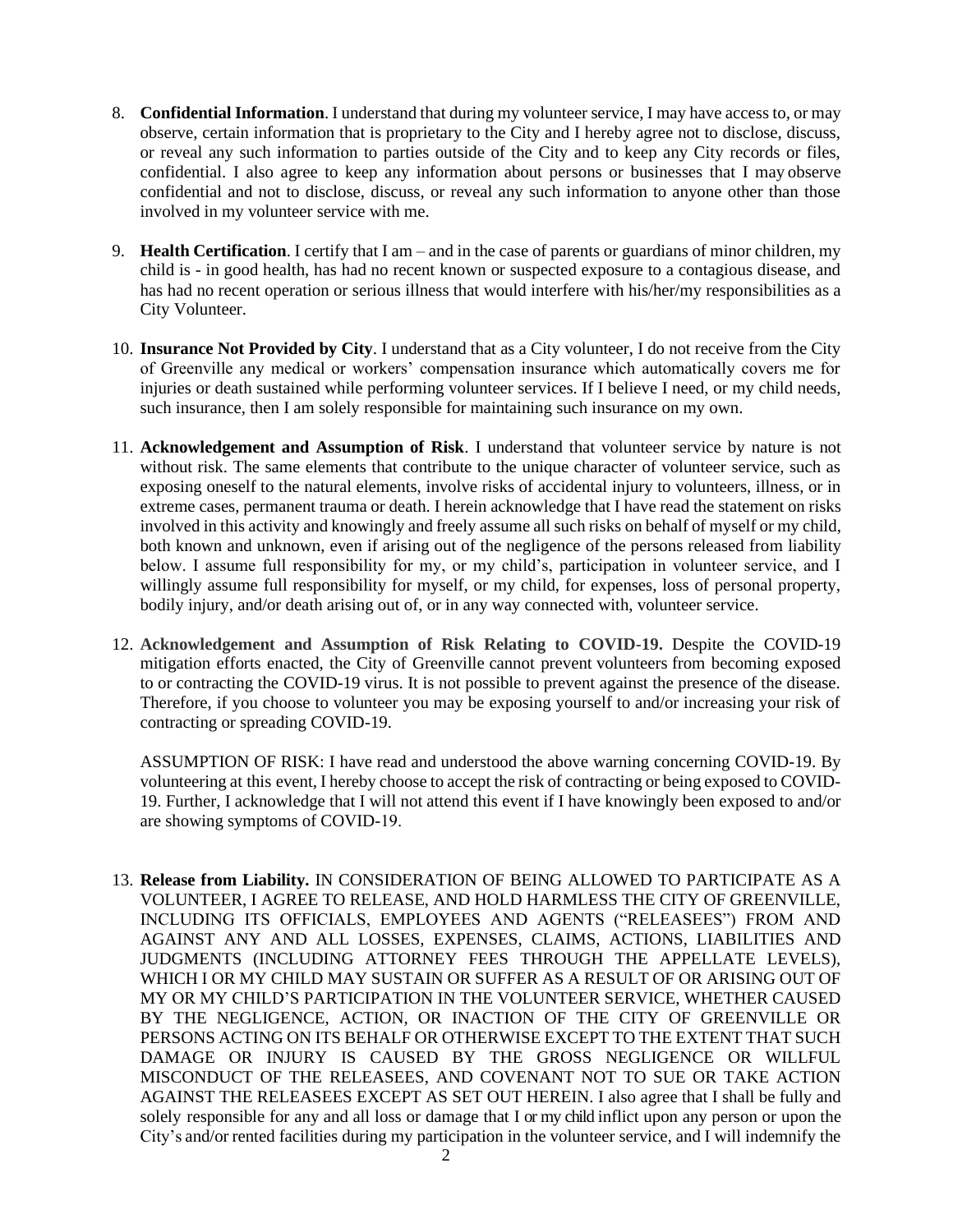City for any loss it sustains as a consequence of my or my child's negligent or reckless acts or omissions.

- 14. **Release as Broad as Permitted by Law.** I understand that this release is intended to be as broad and inclusive as is permitted by the laws of the State of South Carolina.
- 15. **Understanding Acknowledged and Age Attested.** I acknowledge that I have fully informed myself (or my child) of the contents and meaning of this Volunteer Service Agreement & Release, understand that I have given up substantial legal rights by signing it, and I do voluntarily sign it of my own free will without inducement and as a condition of being allowed to participate in volunteer service. Further, by signing this agreement, I attest to the fact that I am eighteen (18) years of age or older, or that the additional signature is that of my parent or guardian.
- 16. **Background criminal screens for volunteers (age 18 and over) in certain assignments may be required.** Volunteers who do not agree to a background screen may be refused assignment.

**In consideration of the right to participate in volunteer service, I agree to be bound by the foregoing, and authorize and consent to the release and disclosure of any and all information.**

| Volunteer's Signature    | Date         |  |
|--------------------------|--------------|--|
| <b>Emergency Contact</b> |              |  |
| <b>Contact Name</b>      | Relationship |  |
| Contact Telephone Number |              |  |